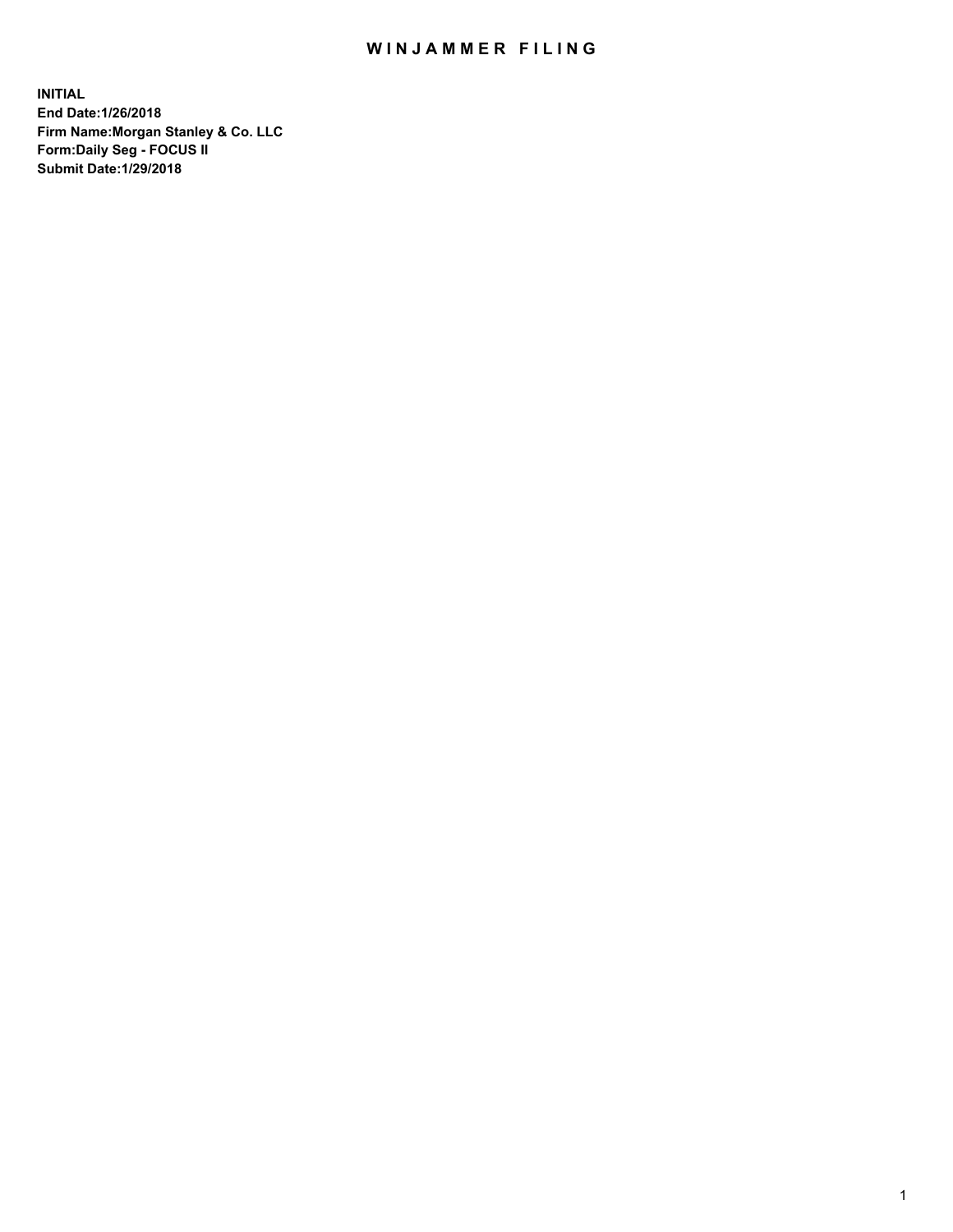## **INITIAL End Date:1/26/2018 Firm Name:Morgan Stanley & Co. LLC Form:Daily Seg - FOCUS II Submit Date:1/29/2018 Daily Segregation - Cover Page**

| Name of Company<br><b>Contact Name</b><br><b>Contact Phone Number</b><br><b>Contact Email Address</b>                                                                                                                                                                                                                         | Morgan Stanley & Co. LLC<br>Ikram Shah<br>212-276-0963<br>lkram.shah@morganstanley.com |
|-------------------------------------------------------------------------------------------------------------------------------------------------------------------------------------------------------------------------------------------------------------------------------------------------------------------------------|----------------------------------------------------------------------------------------|
| FCM's Customer Segregated Funds Residual Interest Target (choose one):<br>a. Minimum dollar amount: ; or<br>b. Minimum percentage of customer segregated funds required:%; or<br>c. Dollar amount range between: and; or<br>d. Percentage range of customer segregated funds required between:% and%.                         | 285,000,000<br>0 <sub>0</sub><br>00                                                    |
| FCM's Customer Secured Amount Funds Residual Interest Target (choose one):<br>a. Minimum dollar amount: ; or<br>b. Minimum percentage of customer secured funds required:%; or<br>c. Dollar amount range between: and; or<br>d. Percentage range of customer secured funds required between:% and%.                           | 140,000,000<br>0 <sub>0</sub><br>0 <sub>0</sub>                                        |
| FCM's Cleared Swaps Customer Collateral Residual Interest Target (choose one):<br>a. Minimum dollar amount: ; or<br>b. Minimum percentage of cleared swaps customer collateral required:%; or<br>c. Dollar amount range between: and; or<br>d. Percentage range of cleared swaps customer collateral required between:% and%. | 92,000,000<br>0 <sub>0</sub><br><u>00</u>                                              |

Attach supporting documents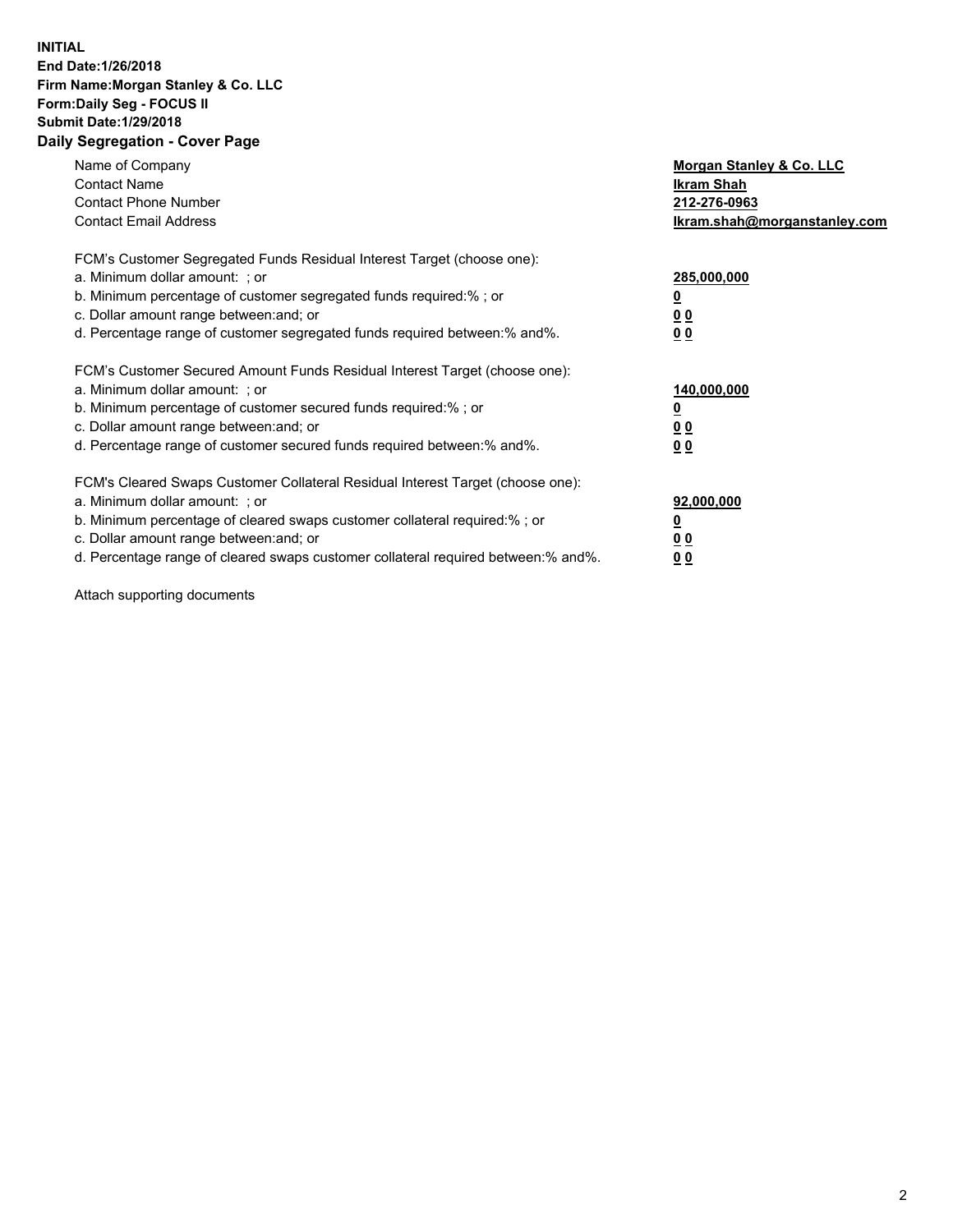## **INITIAL End Date:1/26/2018 Firm Name:Morgan Stanley & Co. LLC Form:Daily Seg - FOCUS II Submit Date:1/29/2018**

## **Daily Segregation - Secured Amounts**

|    | Foreign Futures and Foreign Options Secured Amounts                                         |                                  |
|----|---------------------------------------------------------------------------------------------|----------------------------------|
|    | Amount required to be set aside pursuant to law, rule or regulation of a foreign            | $0$ [7305]                       |
|    |                                                                                             |                                  |
| 1. | government or a rule of a self-regulatory organization authorized thereunder                |                                  |
|    | Net ledger balance - Foreign Futures and Foreign Option Trading - All Customers             |                                  |
|    | A. Cash                                                                                     | 3,011,351,072 [7315]             |
|    | B. Securities (at market)                                                                   | 1,747,356,724 [7317]             |
| 2. | Net unrealized profit (loss) in open futures contracts traded on a foreign board of trade   | 981,570,273 [7325]               |
| 3. | Exchange traded options                                                                     |                                  |
|    | a. Market value of open option contracts purchased on a foreign board of trade              | 18,055,739 [7335]                |
|    | b. Market value of open contracts granted (sold) on a foreign board of trade                | -23,352,846 [7337]               |
| 4. | Net equity (deficit) (add lines 1. 2. and 3.)                                               | 5,734,980,962 [7345]             |
| 5. | Account liquidating to a deficit and account with a debit balances - gross amount           | 7,566,952 [7351]                 |
|    | Less: amount offset by customer owned securities                                            | -7,345,069 [7352] 221,883 [7354] |
| 6. | Amount required to be set aside as the secured amount - Net Liquidating Equity              | 5,735,202,845 [7355]             |
|    | Method (add lines 4 and 5)                                                                  |                                  |
| 7. | Greater of amount required to be set aside pursuant to foreign jurisdiction (above) or line | 5,735,202,845 [7360]             |
|    | 6.                                                                                          |                                  |
|    | FUNDS DEPOSITED IN SEPARATE REGULATION 30.7 ACCOUNTS                                        |                                  |
| 1. | Cash in banks                                                                               |                                  |
|    | A. Banks located in the United States                                                       | 295,112,711 [7500]               |
|    | B. Other banks qualified under Regulation 30.7                                              | 851,458,107 [7520] 1,146,570,818 |
|    |                                                                                             | [7530]                           |
| 2. | Securities                                                                                  |                                  |
|    | A. In safekeeping with banks located in the United States                                   | 445,463,418 [7540]               |
|    | B. In safekeeping with other banks qualified under Regulation 30.7                          | 0 [7560] 445,463,418 [7570]      |
| 3. | Equities with registered futures commission merchants                                       |                                  |
|    | A. Cash                                                                                     | 8,763,094 [7580]                 |
|    | <b>B.</b> Securities                                                                        | $0$ [7590]                       |
|    | C. Unrealized gain (loss) on open futures contracts                                         | 126,355 [7600]                   |
|    | D. Value of long option contracts                                                           | $0$ [7610]                       |
|    | E. Value of short option contracts                                                          | 0 [7615] 8,889,449 [7620]        |
| 4. | Amounts held by clearing organizations of foreign boards of trade                           |                                  |
|    | A. Cash                                                                                     | $0$ [7640]                       |
|    | <b>B.</b> Securities                                                                        | $0$ [7650]                       |
|    | C. Amount due to (from) clearing organization - daily variation                             |                                  |
|    |                                                                                             | $0$ [7660]                       |
|    | D. Value of long option contracts                                                           | $0$ [7670]                       |
| 5. | E. Value of short option contracts                                                          | 0 [7675] 0 [7680]                |
|    | Amounts held by members of foreign boards of trade                                          |                                  |
|    | A. Cash                                                                                     | 2,047,957,177 [7700]             |
|    | <b>B.</b> Securities                                                                        | 1,301,893,306 [7710]             |
|    | C. Unrealized gain (loss) on open futures contracts                                         | 981,443,918 [7720]               |
|    | D. Value of long option contracts                                                           | 18,055,739 [7730]                |
|    | E. Value of short option contracts                                                          | -23,352,846 [7735] 4,325,997,294 |
|    |                                                                                             | $[7740]$                         |
| 6. | Amounts with other depositories designated by a foreign board of trade                      | $0$ [7760]                       |
| 7. | Segregated funds on hand                                                                    | $0$ [7765]                       |
| 8. | Total funds in separate section 30.7 accounts                                               | 5,926,920,979 [7770]             |
| 9. | Excess (deficiency) Set Aside for Secured Amount (subtract line 7 Secured Statement         | 191,718,134 [7380]               |
|    | Page 1 from Line 8)                                                                         |                                  |

- 10. Management Target Amount for Excess funds in separate section 30.7 accounts **140,000,000** [7780]<br>11. Excess (deficiency) funds in separate 30.7 accounts over (under) Management Target 51,718,134 [7785]
- 11. Excess (deficiency) funds in separate 30.7 accounts over (under) Management Target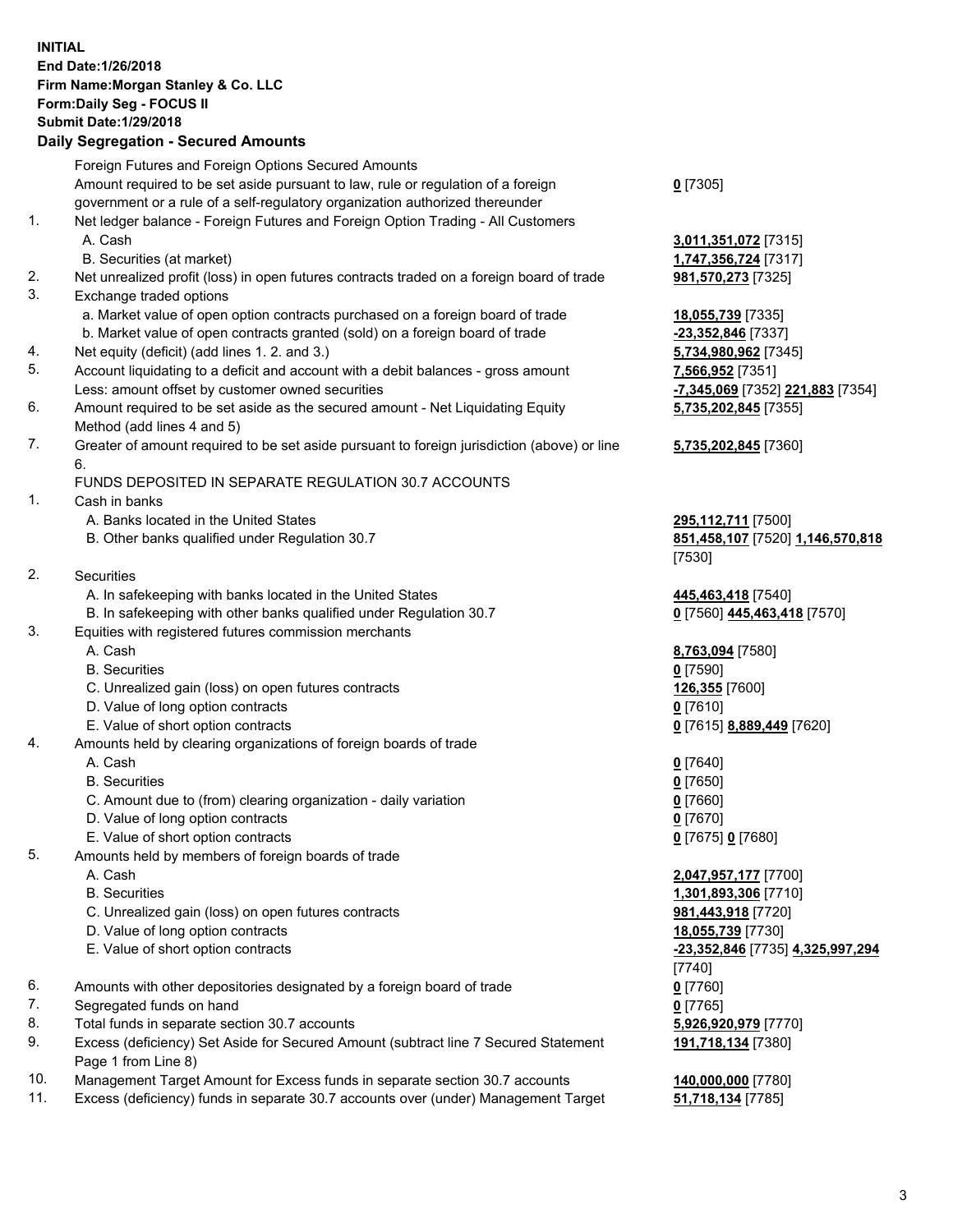**INITIAL End Date:1/26/2018 Firm Name:Morgan Stanley & Co. LLC Form:Daily Seg - FOCUS II Submit Date:1/29/2018 Daily Segregation - Segregation Statement** SEGREGATION REQUIREMENTS(Section 4d(2) of the CEAct) 1. Net ledger balance A. Cash **7,226,523,919** [7010] B. Securities (at market) **5,152,927,983** [7020] 2. Net unrealized profit (loss) in open futures contracts traded on a contract market **2,994,023,594** [7030] 3. Exchange traded options A. Add market value of open option contracts purchased on a contract market **397,741,224** [7032] B. Deduct market value of open option contracts granted (sold) on a contract market **-632,901,438** [7033] 4. Net equity (deficit) (add lines 1, 2 and 3) **15,138,315,282** [7040] 5. Accounts liquidating to a deficit and accounts with debit balances - gross amount **517,997,618** [7045] Less: amount offset by customer securities **-429,708,958** [7047] **88,288,660** [7050] 6. Amount required to be segregated (add lines 4 and 5) **15,226,603,942** [7060] FUNDS IN SEGREGATED ACCOUNTS 7. Deposited in segregated funds bank accounts A. Cash **4,690,634,647** [7070] B. Securities representing investments of customers' funds (at market) **0** [7080] C. Securities held for particular customers or option customers in lieu of cash (at market) **1,222,549,067** [7090] 8. Margins on deposit with derivatives clearing organizations of contract markets A. Cash **5,749,819,120** [7100] B. Securities representing investments of customers' funds (at market) **0** [7110] C. Securities held for particular customers or option customers in lieu of cash (at market) **3,930,378,916** [7120] 9. Net settlement from (to) derivatives clearing organizations of contract markets **201,649,290** [7130] 10. Exchange traded options A. Value of open long option contracts **397,741,224** [7132] B. Value of open short option contracts **and the set of open short option contracts -632,901,438** [7133] 11. Net equities with other FCMs A. Net liquidating equity **3,768,756** [7140] B. Securities representing investments of customers' funds (at market) **0** [7160] C. Securities held for particular customers or option customers in lieu of cash (at market) **0** [7170] 12. Segregated funds on hand **0** [7150] 13. Total amount in segregation (add lines 7 through 12) **15,563,639,582** [7180] 14. Excess (deficiency) funds in segregation (subtract line 6 from line 13) **337,035,640** [7190]

- 15. Management Target Amount for Excess funds in segregation **285,000,000** [7194]
- 16. Excess (deficiency) funds in segregation over (under) Management Target Amount Excess

**52,035,640** [7198]